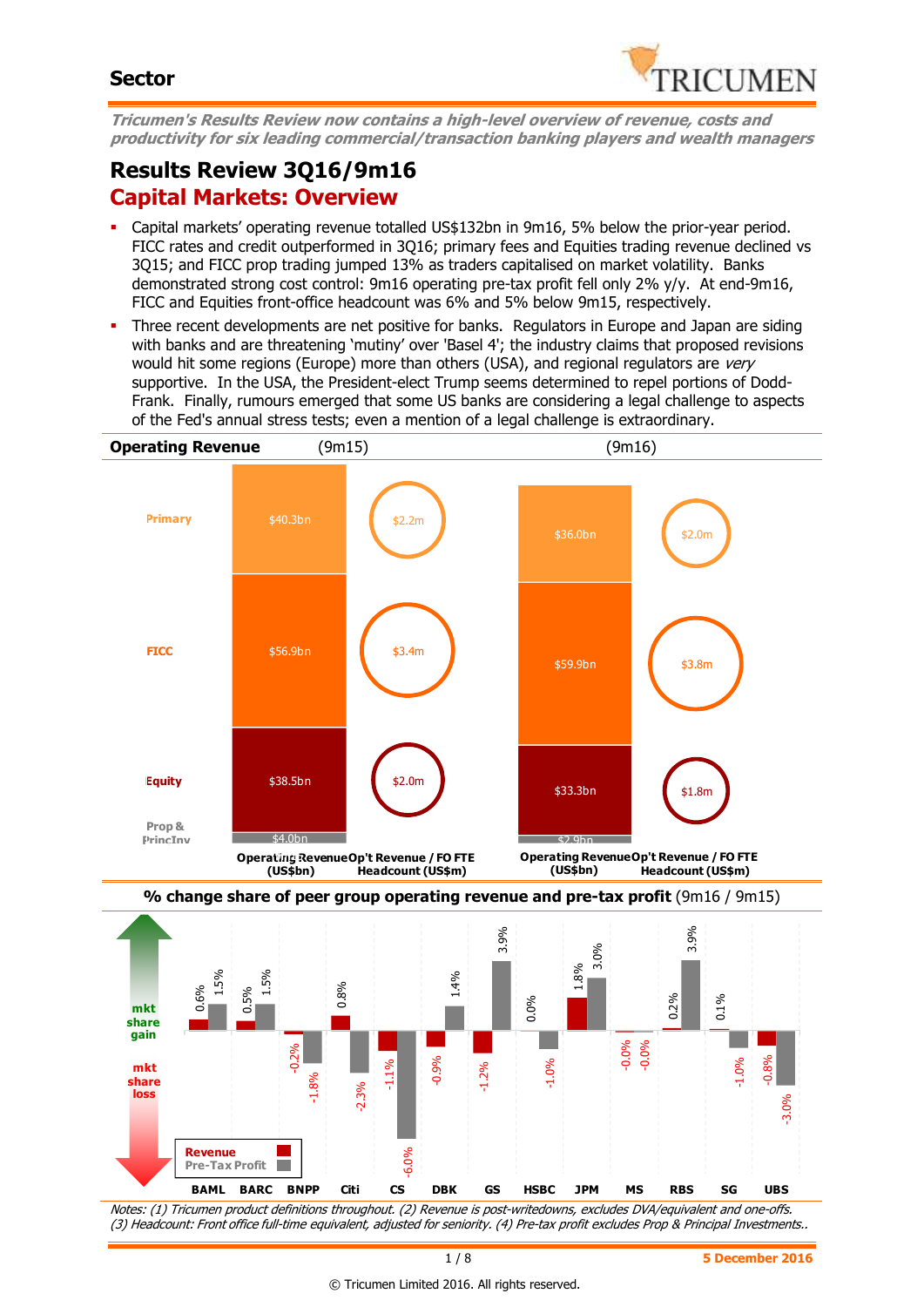

## **Capital Markets** (cont.)**: Primary issuance & Advisory**

- In the US, fees from leveraged loans often driven by LBOs dropped c.30% y/y to a 4-year low in 9m16 as a result of US elections, competition from cash-/stock-rich corporates, and heavier regulation of leveraged lending. This is particularly troubling for European banks, which are more dependent on such fees in the USA than their American counterparts. The volume of bond sales in 9m16, however, jumped 25% y/y - to just below 2007 - driving the 10% growth in fees as borrowers took advantage of rock-bottom borrowing costs and central banks' continued buying.
- ECM was the key driver for the sharp decline in primary issuance fees. A few banks including BAML, CS and JPM - reported y/y growth in 3Q16 ECM fees, but most banks suffered a decline, despite a strong overall growth in deal volume. In 9m16, top banks' volumes and fees dropped c.30% versus 9m15, with all main regions deep in the red.
- M&A/Advisory fees were broadly unchanged from 9m15, despite a sharp fall in deal volumes (except in Japan, where deals jumped by nearly 30%, and fees by 20%). TMT and Energy & Power offset a fee drop in Financials, Healthcare and Industrials.

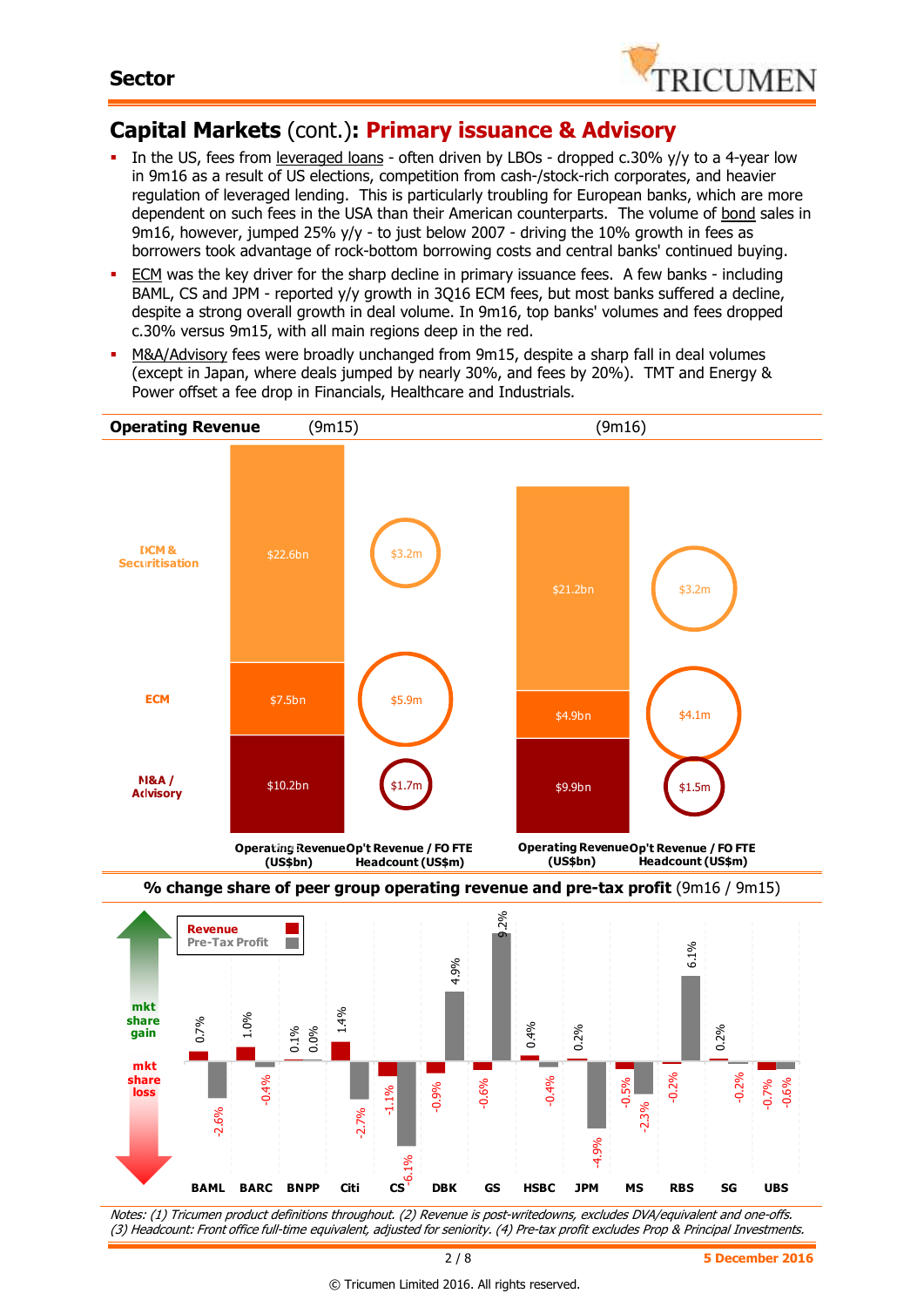

# **Capital Markets** (cont.)**: FICC**

- FX markets grew versus 3Q15 on strong forwards and options; spot trading, however, declined.
- In rates, solid volumes and improved margins resulted in strong short-end revenue. Swaps also grew, although there was a continued decline in options trading. Muni trading volumes continued to rise, almost doubling from the slump in 4Q15. In Europe, the sell-off of sovereign bonds continued in September as a direct result of ECB's failure to extend the stimulus package.
- Credit revenue trading grew in 3Q16 on the back of US high grade and European credit trading, especially in the high-yield markets as investors hunt for yield, depressed by ECB and BoE corporate bond purchases. Although US high yield markets were down sequentially, they were nonetheless significantly above 3Q15. CDS trading was subdued.
- The sharp decline in the combined 3Q16 commodity revenue was caused by business exits. The remaining players benefitted from the increased volatility in the USA, steady European markets and uncertainties in the global economy which supported high volumes in precious metals trading. The Fed continued pushing for restrictions on banks in physical commodities by proposing an increase in capital, a ban on activities involving power plants and ownership and storage of copper.



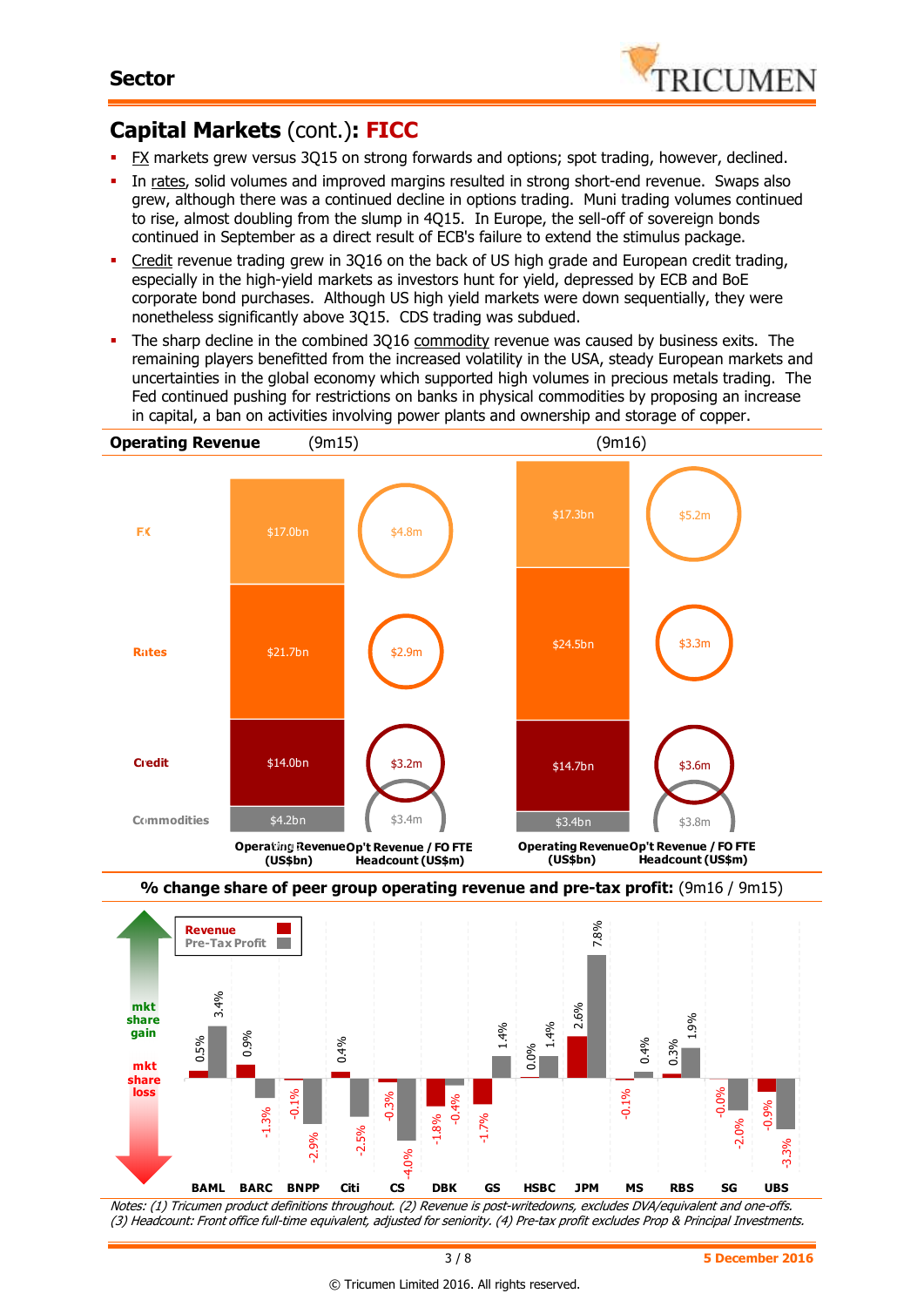

## **Capital Markets** (cont.)**: Equities**

- A weak quarter for cash equity markets was driven by subdued high-touch volumes in the USA, Europe and in Japan. These were partially offset by improved electronic and off-exchange trading volumes in all three regions.
- A decline in equity derivatives revenue was primarily driven by flow options trading. Swap trading was resilient; structured product issuance grew slightly in the USA and was steady in Europe and APAC.
- **Prime services rebounded in 3Q16 with improved securities lending activity making up in part for** sharp 25% y/y fall seen in 2Q16. Hedge fund balances continued to grow.

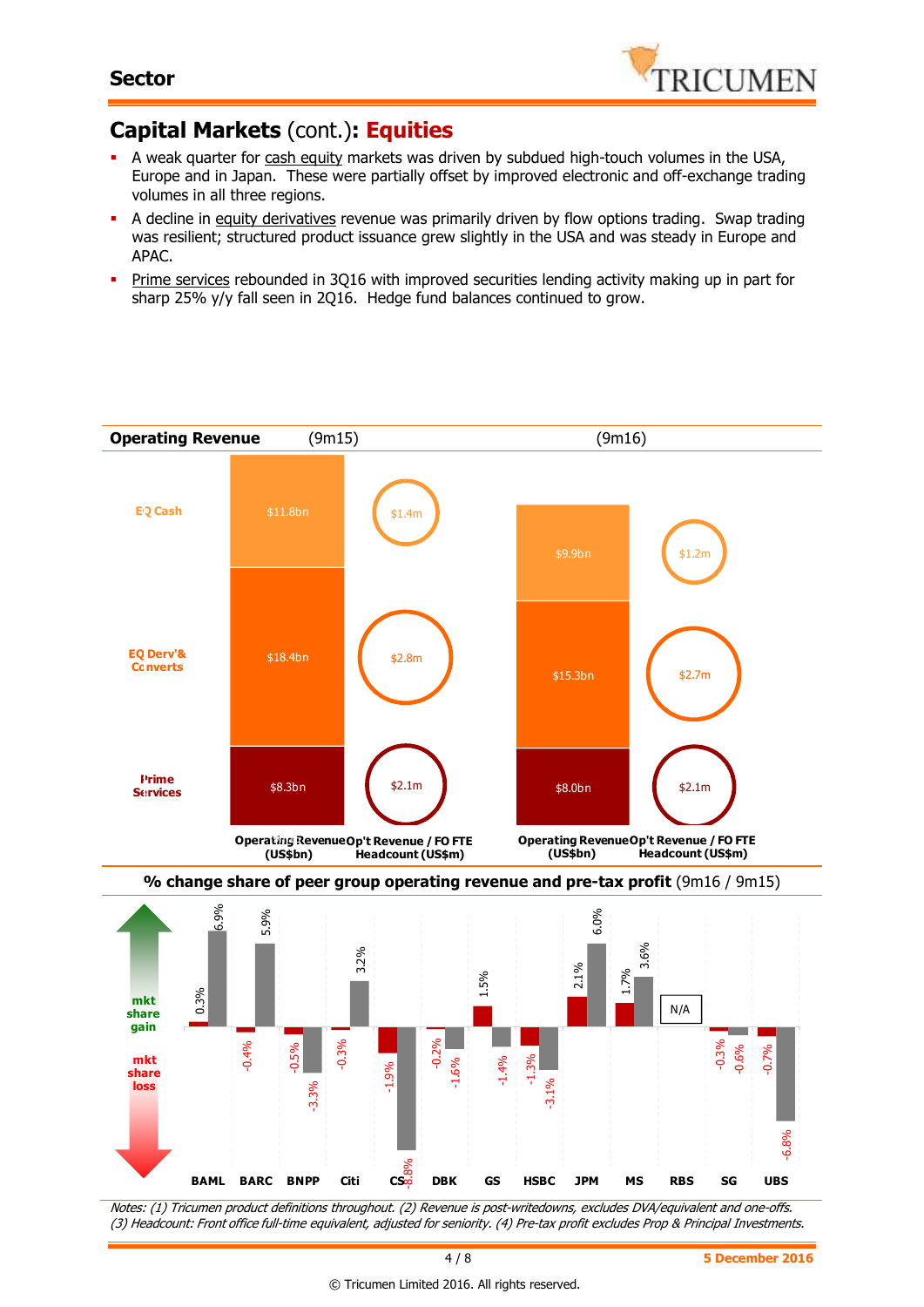

### **Commercial/Transaction Banking**

- Commercial banking in the USA benefitted from the improvement in net interest margins and an increase in lending activity. This trend was repeated in most major economies across the globe with the mid-cap/SME segment outperforming the large-cap/MNC.
- In treasury services, a 6% y/y decline in trade finance activity, caused by weaker trade flows along APAC trade corridors, depressed revenues. This was, however, more than offset by improved payments flows and liquidity management.





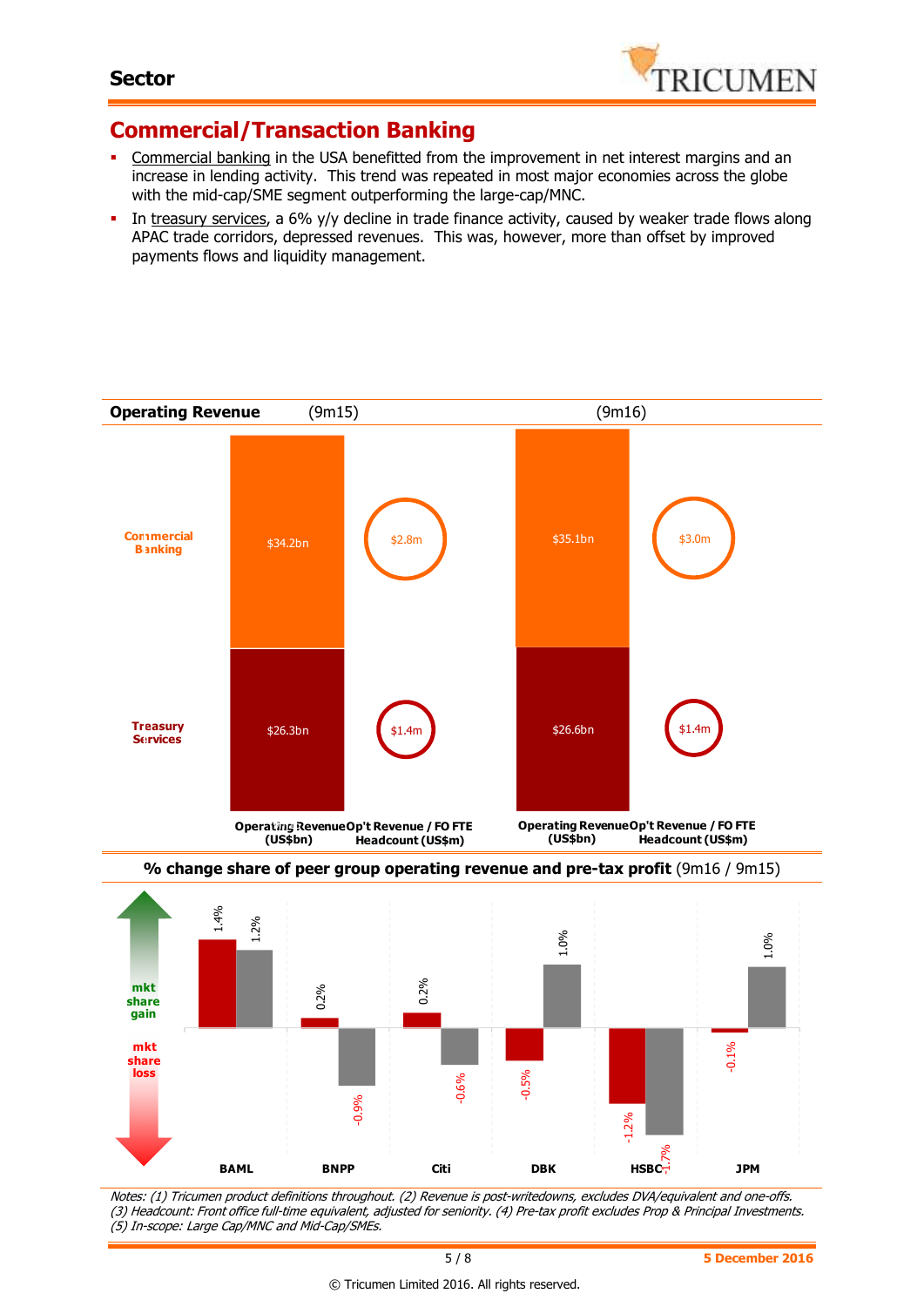

#### **Wealth Management**

- APAC continues to produce great challenges, but also long-term opportunities. Banks Credit Suisse and UBS in particular - continue their heavy investment in the region, but compliance concerns are causing some to shed low-yielding clients. In October, Deutsche Bank's former Head of APAC wealth management Ravi Raju, the key architect of the bank's wealth management operation in the region, left to join UBS.
- **Lending volumes continued to grow, driven by clients' demand for relatively cheap financing.**
- **Investment management and brokerage 3Q16 revenue declined versus the prior-year period, due** to client's cautious investment behaviour. As volatility returns to the markets, investment revenues may well recover.

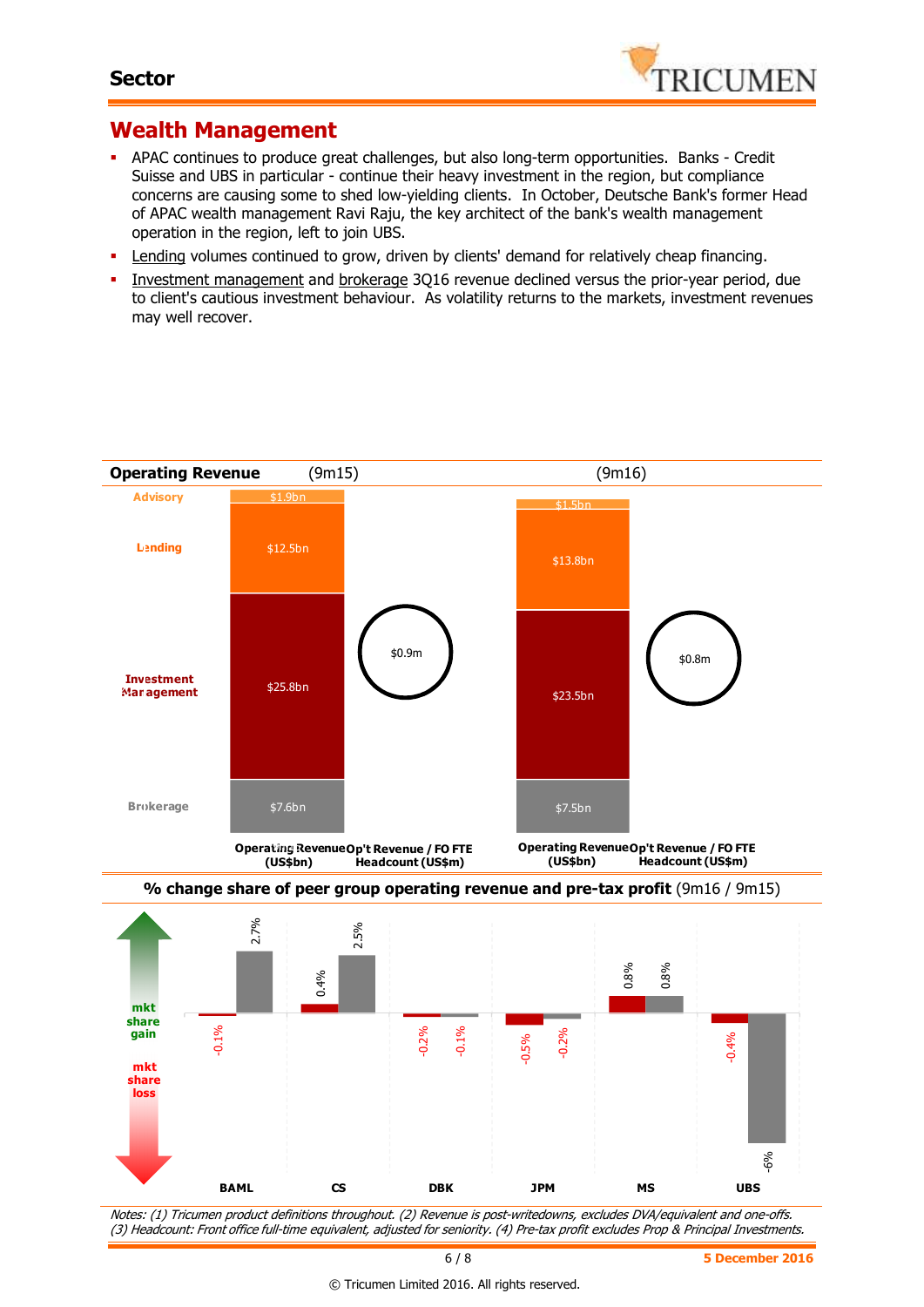

### **Revenue dynamics**

#### 9m16 / 9m15 (Operating revenue, % change, US\$, Global Level 1)

|                                         | <b>BAML</b>   | <b>BARC</b>   | <b>BNPP</b>   | Citi | <b>CS</b> | <b>DBK</b> | GS  | <b>HSBC</b> | <b>JPM</b> | <b>MS</b> | <b>RBS</b> | SG  | <b>UBS</b> | <b>Top 25%</b> | Bottom 25% |
|-----------------------------------------|---------------|---------------|---------------|------|-----------|------------|-----|-------------|------------|-----------|------------|-----|------------|----------------|------------|
| <b>Capital Markets</b>                  | $\Rightarrow$ | 合             | ⇩             | ⇨    | ⇩         | ⇩          | ⊕   | ⇨           | ⇧          | ⇩         | ⇧          | ⇨   | ⇩          | $+2%$          | $-14%$     |
| Primary                                 | ⇨             | 合             | ⇨             | ⇧    | ⇩         | ⇩          | ⇩   | ⇧           | ⇨          | ⇩         | ⇩          | ⇨   | ⇩          | $-1%$          | $-20%$     |
| <b>DCM Bonds</b>                        | ⇧             | ⇧             | ⊕             | ⇨    | ⇨         | ⇩          | ⇧   | ⇨           | ⇩          | ⇩         | ⇩          | ⇨   | ⊕          | $+7%$          | $-4%$      |
| <b>DCM Loans</b>                        | ⇨             | $\Rightarrow$ | ⇩             | ⇧    | ⇨         | ⇧          | ⇩   | ⇧           | ⇨          | ⇩         | ⇩          | ⇩   | ⇩          | $-3%$          | $-18%$     |
| Securitisation                          | ⇧             | $\Rightarrow$ | ⇩             | ⇧    | ⇩         | ⇩          | ⇨   | ⇧           | ⇩          | ⇩         | ⇩          | ⇨   | ⇨          | $+8%$          | $-21%$     |
| <b>ECM</b>                              | ⇩             | $\Rightarrow$ | ⇧             | ⇩    | ⇨         | ⊕          | ⊕   | ⇧           | ⇨          | ⇩         | ÷<br>N/M   | ⇧   | ⇩          | $-20%$         | $-39%$     |
| M&A / Advisory                          | ⇨             | $\Rightarrow$ | ⇩             | ⇩    | ✿         | ⊕          | ⇩   | ⇩           | ⇮          | ⇧         | ٠<br>N/M   | ⇨   | ⇩          | $+4%$          | $-14%$     |
| Sales & Trading                         | ⇨             | ⇧             | ⇩             | ⇨    | ⇩         | ⇩          | ⇩   | ⇩           | ⇧          | ⇨         | ⇮          | ⇨   | ⊕          | $+3%$          | $-11%$     |
| <b>FX</b>                               | ⇩             | ⊕             | ⇩             | ⇧    | ⇨         | ⊕          | ⇨   | ⇩           | ⇧          | ⇨         | ⇧          | ⇨   | ⇩          | $+9%$          | $-7%$      |
| Rates                                   | ⇨             | $\Rightarrow$ | ⇨             | ⇨    | ⇩         | ⇩          | ⇩   | €           | ⇧          | ⇩         | ⇑          | ⇩   | ⇩          | $+18%$         | $+3%$      |
| Credit                                  | ⇨             | 合             | $\Rightarrow$ | ⇩    | ⊕         | ⇩          | ⇩   | ⇨           | ⇧          | ⇧         | ⇩          | ⇨   | ⇩          | $+25%$         | $-14%$     |
| Commodities                             | ⇨             | ⇩             | ⊕             | ⇧    | F<br>N/M  | ⇩          | ⊕   | ⇨           | ⇨          | ⇩         | ٠<br>N/M   | ⇧   | ⇧          | $-6%$          | $-28%$     |
| EQ Cash                                 | ⇨             | ⇩             | ⇧             | ⇩    | ⇩         | л          | ⇨   | ⇩           | ⇑          | ⇧         | Ŧ<br>N/M   | ⇨   | ⇩          | $-7%$          | $-27%$     |
| EQ Derv & Converts                      | ⇨             | ⇩             | ⇩             | ⇨    | ⇩         | ⇨          | ⇑   | ⇩           | ⇑          | ⇧         | N/M        | ⇩   | ⇩          | $-10%$         | $-30%$     |
| <b>Prime Services</b>                   | ⇧             | ⇩             | ⇨             | ⇨    | ⊕         | ⊕          | 1   | ⇩           | ⇨          | ⇩         | ٠<br>N/M   | ⇧   | ⇩          | $+1%$          | $-6%$      |
| Prop Trading                            | N/M           | ⇩             | ⇩             | N/M  | ⇨         | ٠<br>N/M   | ⇑   | ⇧           | ⊕          | N/M       | N/M        | N/M | N/M        | $-0%$          | $-46%$     |
| <b>Principal Investments</b>            | N/M           | N/M           | N/M           | N/M  | Л         | ⇨          | J,  | ♦           | N/M        | ⊕         | N/M        | N/M | N/M        | $-29%$         | $-40%$     |
| <b>Commercial / Transaction Banking</b> | 合             | N/M           | 合             | ⇑    | N/M       | ⊕          | N/M | ⊕           | ⇨          | N/M       | N/M        | N/M | N/M        | $+3%$          | $-3%$      |
| Commercial Banking                      | ⇑             | N/M           | ⇨             | ⇨    | N/M       | ⊕          | N/M | ⊕           | ⊕          | N/M       | N/M        | N/M | N/M        | $+3%$          | $-3%$      |
| <b>Treasury Services</b>                | ⇧             | N/M           | ⇧             | ⇧    | N/M       | ⇩          | N/M | ⊕           | ⇑          | N/M       | N/M        | N/M | N/M        | $+3%$          | $-1%$      |
| <b>Wealth Management</b>                | ⇨             | N/M           | N/M           | N/M  | ⇧         | л          | N/M | N/M         | ⇨          | ✿         | N/M        | N/M | ⇩          | $-0%$          | $-6%$      |
| Advisory                                | ⇨             | N/M           | N/M           | N/M  | ⇩         | ⊕          | N/M | N/M         | ⇧          | ⊕         | N/M        | N/M | ⇩          | $-7%$          | $-27%$     |
| Lending                                 | ⇩             | N/M           | N/M           | N/M  | ⇨         | ⊕          | N/M | N/M         | ⇑          | ⇧         | N/M        | N/M | ⊕          | $+14%$         | $+7%$      |
| <b>Investment Management</b>            | ⇑             | N/M           | N/M           | N/M  | ⇨         | ⇑          | N/M | N/M         | ⊕          | ⇧         | N/M        | N/M | ⇑          | $-7%$          | $-12%$     |
| Brokerage                               | ⇨             | N/M           | N/M           | N/M  | ⇨         | ⊕          | N/M | N/M         | ⇑          | ⇨         | N/M        | N/M | ⇩          | $+5%$          | $-5%$      |

#### **3Q16 / 3Q15** (Operating revenue, % change, US\$, Global Level 1)

|                                         | <b>BAML</b> | <b>BARC</b>   | <b>BNPP</b>   | Citi          | <b>CS</b>     | <b>DBK</b> | GS            | <b>HSBC</b> | <b>JPM</b> | <b>MS</b>     | <b>RBS</b>    | SG  | <b>UBS</b> | Top 25% | Bottom 25% |
|-----------------------------------------|-------------|---------------|---------------|---------------|---------------|------------|---------------|-------------|------------|---------------|---------------|-----|------------|---------|------------|
| <b>Capital Markets</b>                  | ⇩           | 合             | ⊕             | ⊕             | ⊕             | ⊕          | ⇨             | ⇑           | ⇨          | $\Rightarrow$ | ⇑             | ⇨   | ⊕          | $+25%$  | $+12%$     |
| Primary                                 | ⇧           | ⇨             | ⇩             | ⇧             | $\Rightarrow$ | ⇨          | ⇩             | ⇮           | ⇨          | ⇩             | ⇩             | ⇩   | ⇩          | $+18%$  | $-6%$      |
| <b>DCM Bonds</b>                        | ⇨           | 合             | ⇩             | ⇧             | $\Rightarrow$ | ⊕          | ⇩             | ⇧           | ⇨          | ⇨             | ⊕             | ⊕   | ⊕          | $+51%$  | $+6%$      |
| <b>DCM Loans</b>                        | ⇩           | ⇨             | ⇨             | ⇩             | ⇨             | ⇧          | ⇩             | N/M         | ⇑          | ⇩             | ⇩             | ⇩   | ⇧          | $-14%$  | $-39%$     |
| Securitisation                          | Ĥ           | ⇩             | ⇩             | ⇧             | ⇩             | ⇩          | ⇨             | ⇧           | ⇨          | ⇩             | ⇩             | ⇨   | ⇨          | $+41%$  | $-17%$     |
| ECM                                     | €           | ⇑             | ⇩             | ⇩             | ⇨             | ⇨          | ⇨             | ⇩           | ⇧          | ⊕             | N/M           | ⇩   | ⇩          | $+20%$  | $+4%$      |
| M&A / Advisory                          | ⇩           | ⇧             | ⇩             | ⇨             | ⇧             | ⇩          | ⇩             | ⇩           | ⇨          | ⇩             | N/M           | ⇨   | ⇧          | $+9%$   | $-17%$     |
| Sales & Trading                         | ⇩           | ⇑             | ⇩             | ⇩             | ⇩             | ⇨          | ⇨             | ⇩           | ⇨          | ⇧             | ⇑             | ⇨   | ⇩          | $+34%$  | $+10%$     |
| <b>FX</b>                               | ⇨           | ⇧             | ⇩             | $\Rightarrow$ | ⇧             | ⇩          | ⇧             | ⇩           | ⇨          | ⇩             | $\Rightarrow$ | ⇩   | ⇩          | $+22%$  | $+6%$      |
| Rates                                   | ⇩           | 合             | ⇨             | ⇩             | $\Rightarrow$ | ⇩          | ⇨             | ⇩           | ⇨          | ⇧             | ⇧             | ⇩   | ⇩          | $+73%$  | $+35%$     |
| Credit                                  | ⇨           | ⇨             | ⇩             | ⇩             | ⇩             | ⇩          | ⇨             | ⇧           | ⇨          | ⇧             | ⇧             | ⇩   | ⇨          | $+218%$ | $+42%$     |
| Commodities                             | ⇨           | ⇩             | ⇩             | ⇮             | N/M           | ⇩          | ⇩             | ⇨           | ⇩          | ⇧             | N/M           | ⇨   | 合          | $-5%$   | $-19%$     |
| EQ Cash                                 | ⇩           | ⇨             | $\Rightarrow$ | ⇩             | ⇩             | ⇑          | J             | J           | ⇧          | ⇮             | N/M           | ⇨   | ⇩          | $-13%$  | $-26%$     |
| EQ Derv & Converts                      | ⇩           | 合             | ⇩             | ⇩             | ⇩             | ⇧          | ⇨             | N/M         | ⇨          | ⇨             | N/M           | ⇧   | ⇩          | $+14%$  | $-24%$     |
| <b>Prime Services</b>                   | ⇧           | $\Rightarrow$ | ⇧             | ⇩             | ⇩             | ⊕          | $\Rightarrow$ | ⊕           | ⇩          | ⇧             | N/M           | ⊕   | ⇨          | $+2%$   | $-5%$      |
| Prop Trading                            | N/M         | N/M           | $\Rightarrow$ | N/M           | J             | N/M        | ⇨             | ⇧           | J          | N/M           | N/M           | ⇨   | N/M        | $+36%$  | $-28%$     |
| <b>Principal Investments</b>            | N/M         | N/M           | N/M           | N/M           | Л             | N/M        | ⇨             | 合           | N/M        | ⊕             | N/M           | N/M | N/M        | $+142%$ | $-61%$     |
| <b>Commercial / Transaction Banking</b> | ⇧           | N/M           | ⇨             | ⇨             | N/M           | ⇩          | N/M           | ⊕           | ⇨          | N/M           | N/M           | N/M | N/M        | $+5%$   | $-3%$      |
| Commercial Banking                      | ⇧           | N/M           | ⇩             | л             | N/M           | ⇩          | N/M           | ⊕           | ⊕          | N/M           | N/M           | N/M | N/M        | $+0%$   | $-2%$      |
| <b>Treasury Services</b>                | ⇧           | N/M           | ⇧             | ⇑             | N/M           | ⇩          | N/M           | ⊕           | ⇮          | N/M           | N/M           | N/M | N/M        | $+4%$   | $-0%$      |
| <b>Wealth Management</b>                | ⇨           | N/M           | N/M           | N/M           | ⇧             | ⇩          | N/M           | N/M         | ⇨          | ⇧             | N/M           | N/M | ⇩          | $-2%$   | $-8%$      |
| Advisory                                | ⇨           | N/M           | N/M           | N/M           | ⇩             | ⊕          | N/M           | N/M         | ⇑          | ⊕             | N/M           | N/M | ⇩          | $-10%$  | $-29%$     |
| Lending                                 | ⇩           | N/M           | N/M           | N/M           | ⇨             | ⇩          | N/M           | N/M         | ⇧          | ⇧             | N/M           | N/M | ⇩          | $+17%$  | $+9%$      |
| <b>Investment Management</b>            | €           | N/M           | N/M           | N/M           | ⇨             | ⇧          | N/M           | N/M         | ⇩          | ⇧             | N/M           | N/M | ⇧          | $-8%$   | $-12%$     |
| Brokerage                               | ⇨           | N/M           | N/M           | N/M           | ⇨             | ⇩          | N/M           | N/M         | ⇑          | ⇨             | N/M           | N/M | ⇩          | $+7%$   | $-3%$      |

Source: Tricumen. Notes: (1) Tricumen product definitions throughout. (2) Arrows show % change in revenue vs peers. Up- /down-arrows: top-/bottom-quartile. (3) Revenue is post-writedowns, excludes DVA/equivalent and one-offs, as described in the Company Section. (4) In-scope: Large Cap/MNC and Mid-Cap/SMEs.